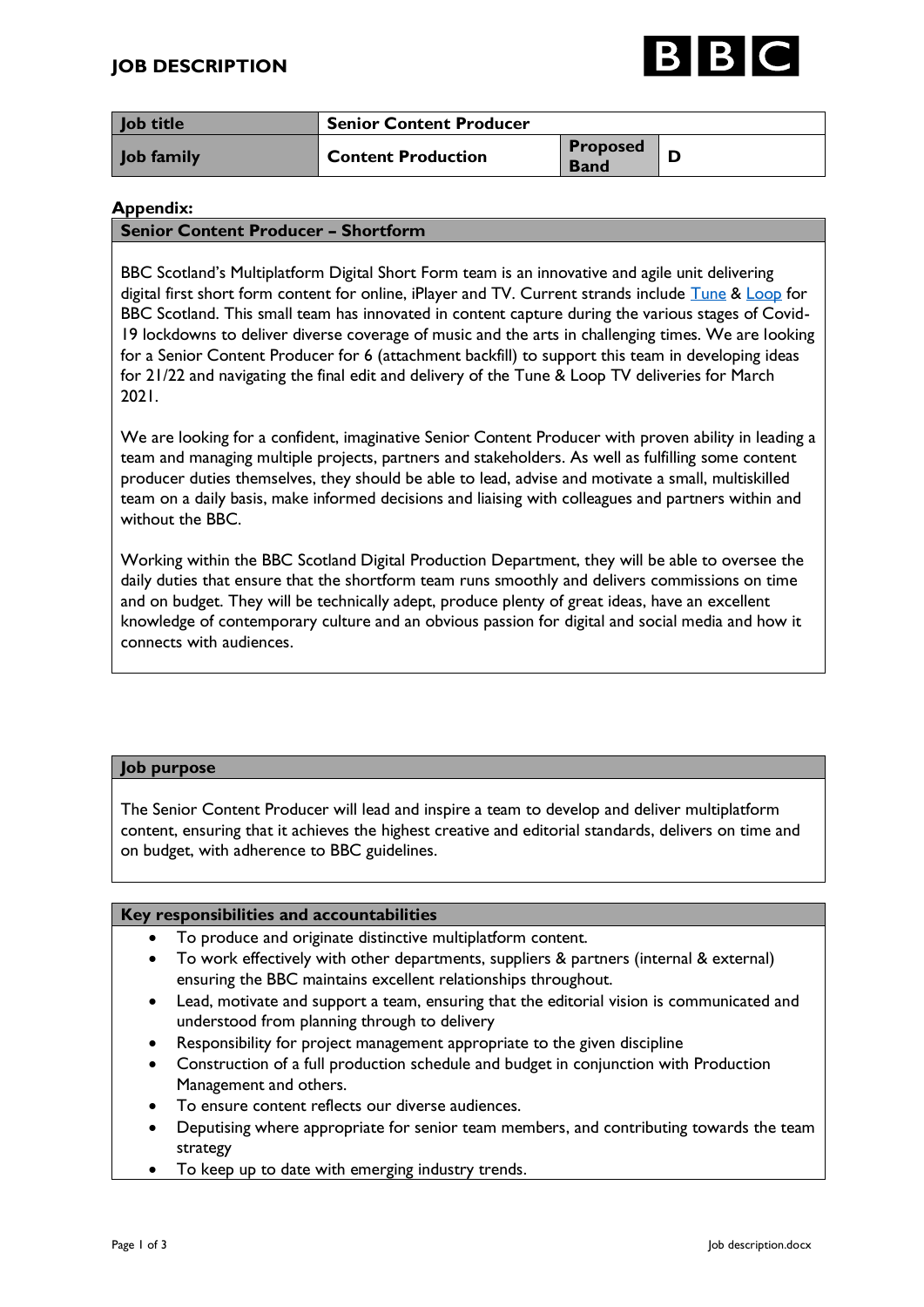

- Where relevant, liaise with Rights teams and contract negotiators and ensure copyright and contracts adhere to BBC regulations.
- Develop and manage positive working relationships with staff, contributors and talent and be able to give constructive feedback.
- Contribute to the development and implementation of the department's strategy and policy.
- Seek improvements in content production to develop further efficiencies in working practices.
- May present programmes on radio, TV or other media. Presenting duties will be additional to your normal role and will never be as much as 80% of your role.
- Accountable for the compliance and content delivery of output, acting within BBC Editorial, Legal, Child Protection, and Health & Safety guidelines.
- Accountable for approving Health and Safety, as well as insurance documentation when working with Indies and In-house productions.

# **Knowledge, skills, training and experience**

### **Essential**

- A thorough knowledge of BBC editorial guidelines and other compliance policies, or has the desire to glean this knowledge quickly.
- Understanding of the importance of the BBC's values in accuracy and impartiality.
- A passion for and a great understanding of the area in which the role operates.
- Strong track record in the area in which the role operates with a wide ranging knowledge of production processes.
- Significant experience in producing and delivering multiplatform productions.
- Proven experience of the latest production techniques and technologies.
- Excellent editorial judgement and knowledge of the target audience, their needs and expectations
- Experience of influencing, negotiating and communicating effectively both internally and with external agencies/partners.
- Ability to establish effective short and long term relationships with a wide range of people, talent, partners and agencies.
- Highly developed planning and organising skills. Ability to manage several areas of work at one time, prioritising, delivering consistently to deadlines and reacting positively to changes and conflicting priorities.
- Sound editorial judgement and a thorough knowledge of editorial and legal guidelines.
- Proven experience of taking ideas from concept to finished product whilst driving forward creativity.
- Able to lead the team to develop creative ideas which engage diverse audiences in a demanding creative environment
- Experience of managing and motivating a team, and actively managing team performance, including talent.
- Able to communicate and contribute to the department strategy as required.
- An up to date knowledge of the BBC's diverse audiences and their needs and expectations and use this to shape creative and engagement output.
- Has the ability to consider a range of problems and uses own judgement to apply effective, time critical solutions.
- Experience and knowledge of managing financial budgets and production schedules.

### **Job impact**